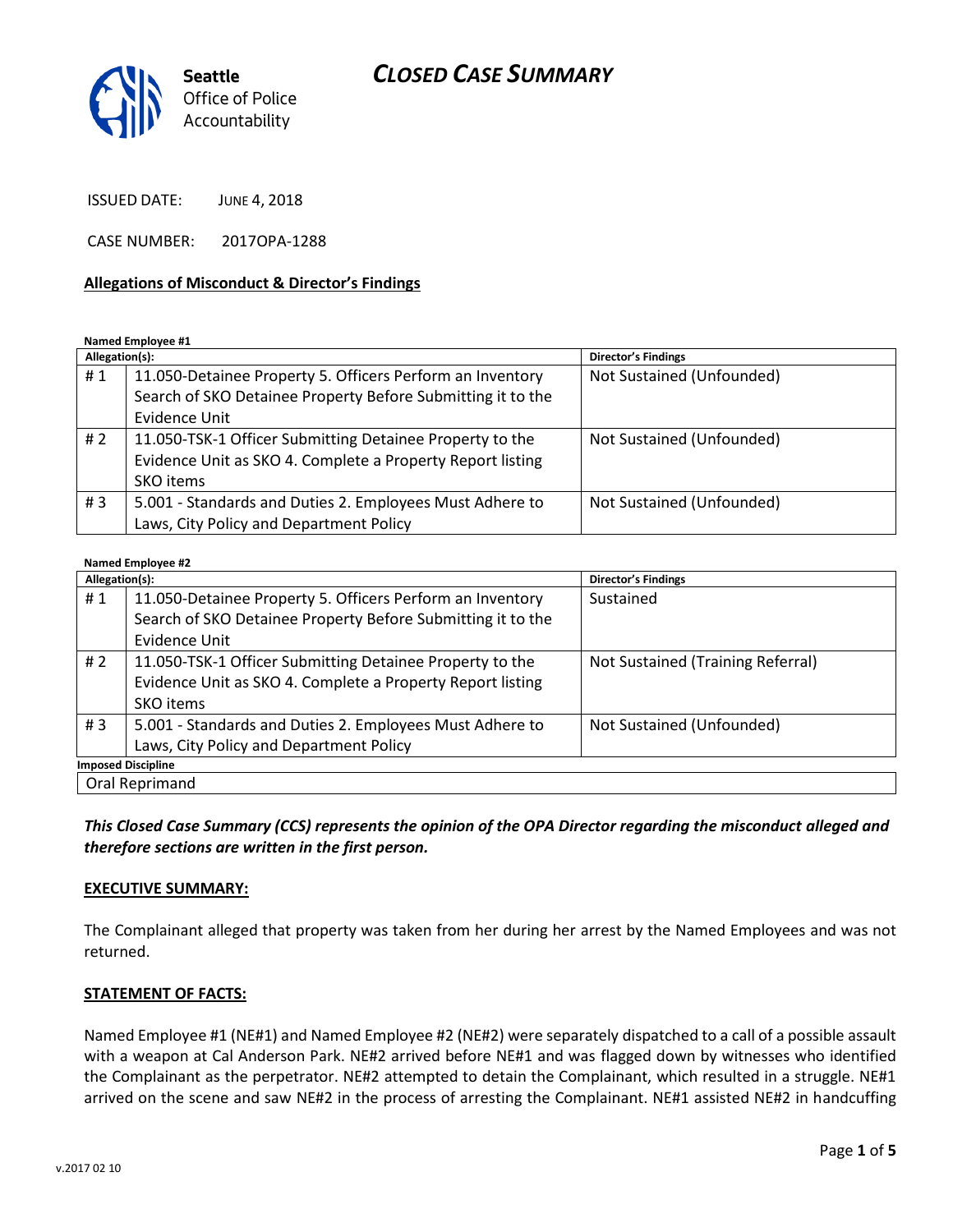

# *CLOSE CASE SUMMARY*

OPA CASE NUMBER: 2017OPA-1288

the Complainant. At the time, the Named Employees believed that the Complainant had stabbed someone and threatened other individuals with a hatchet. This information was conveyed to them by witnesses at the scene.

Once the Complainant was handcuffed, the officers removed her backpack from her person by cutting the straps. The officers obtained the Complainant's identification from her wallet, which was stored in the front of her jacket. The wallet, without the identification, was returned to her front jacket pocket. The officers then walked the Complainant to their patrol vehicle. NE#2 called for a female officer to come to where they were in order to search the Complainant. Based on her conduct, the officers made the decision to bring her back to the precinct instead of waiting for the female officer to arrive. They made the decision to do a pat frisk of her before transporting her from the scene. They asked her if she had any weapons and she said no. They then performed a brief pat frisk and a knife-like object was found in her pocket. The officers then placed the Complainant into the patrol vehicle. When she was seated inside of the vehicle, her jacket was still on her person. The officers performed a search of the Complainant's backpack and her backpack was placed into the luggage compartment of the patrol vehicle. The Complainant was then transported to the precinct.

Once they arrived at the precinct, the Complainant was removed from the vehicle. At that time, she was still wearing her jacket. Once she was brought into the precinct, the handcuffs were switched out and her jacket was removed. The Complainant was then searched incident to arrest by a female officer. During the search, the Complainant asserted that she had used heroin approximately 20-30 minutes earlier. She also confirmed that she had consumed alcohol. She was then placed in a holding cell where she remained for a period of time.

NE#2 told OPA that, after the Complainant was placed into the holding cell, he took her property into the processing/write-up room and entered the property into safekeeping. NE#2 did not generate a Detainee Property Form and did not document the Complainant's property via photograph, Body Worn Video, or In-Car Video. The Complainant was later transported to the King County Jail and SPD relinquished custody over her.

In her complaint to OPA, the Complainant asserted that, when she was arrested, the officers threw her coat on the ground. She stated that in her coat was her wallet, her cell phone (worth \$600), a Rite Aid gift card with a \$48.65 balance, a food stamps card, and a prepaid Visa card with a \$200 balance. The Complainant appeared to allege that, based on the officers' actions, these items had been lost or taken. She stated that she wanted the Department to pay her \$848.65, presumably to recompense her for the "lost" cell phone, Visa gift card, and Rite Aid gift card.

After receiving this complaint, the OPA investigator assigned to this case went to SPD's Evidence Unit to search for the Complainant's property. The OPA investigator located the Complainant's backpack, which contained her jacket, her wallet, her cellphone, a food stamp card, and a Rite Aid gift card. The OPA investigator did not locate the Visa card. These items were photographed and those photographs were included in the OPA file.

OPA attempted to contact the Complainant in order to interview her. However, OPA was unable to do so as she did not respond to repeated interview requests.

OPA interviewed both of the Named Employees. NE#1 indicated that he was not involved in the search of the Complainant or the inventorying of the Complainant's property. He did not know who inventoried the Complainant's property and did not witness anyone doing so. He acknowledged that SPD policy required that the Complainant's property be inventoried and that an appropriate report be completed. Lastly, NE#1 recounted observing NE#2 leave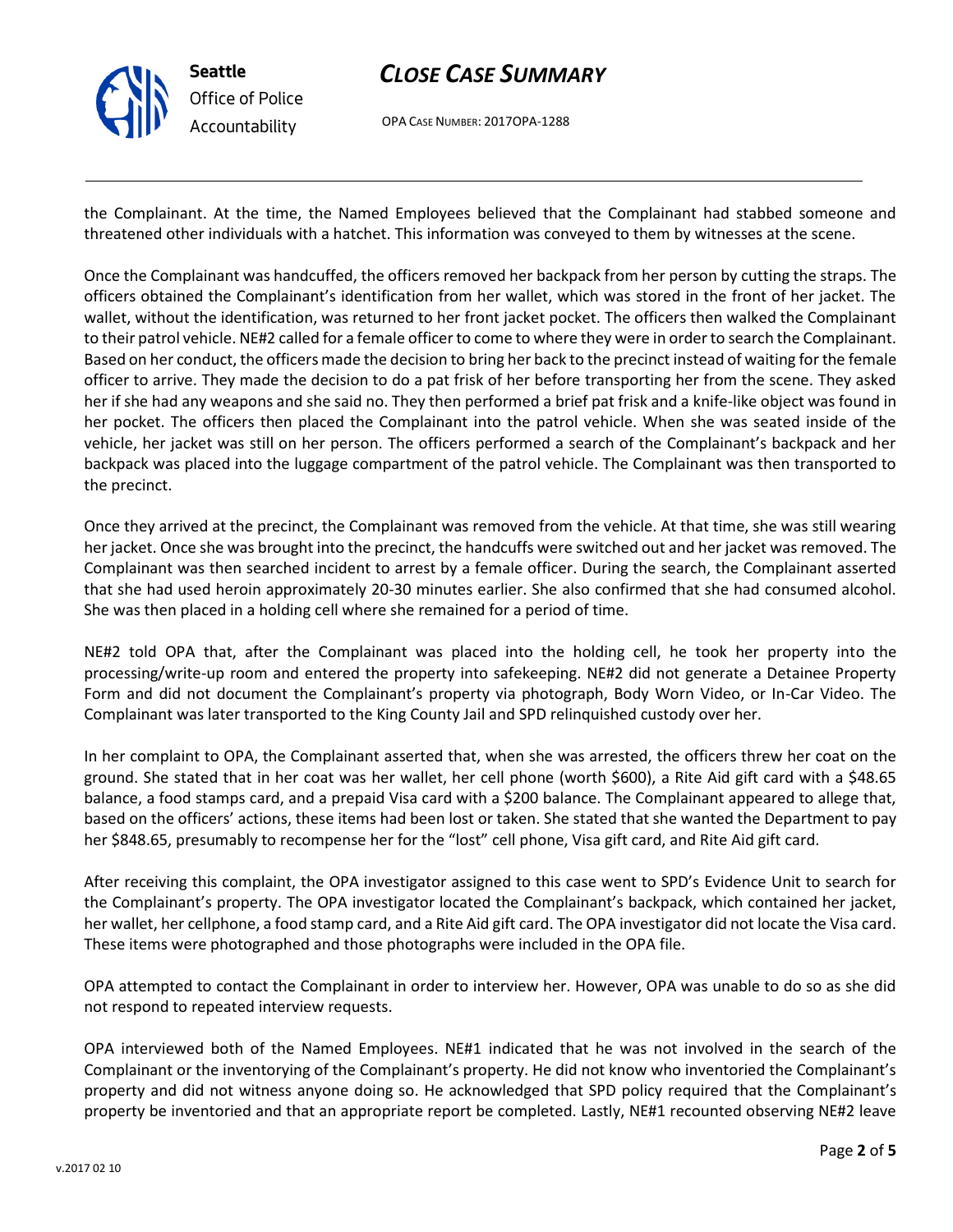

# *CLOSE CASE SUMMARY*

OPA CASE NUMBER: 2017OPA-1288

the precinct with the Complainant and her property when NE#2 transported her to the jail. NE#1 stated that, at all times relevant to this incident, he acted in compliance with law and policy.

NE#2 told OPA that he had received training concerning inventorying detainee property. He recalled pat frisking the Complainant at the scene and recovering a knife. He stated that he examined the remainder of her property while at his patrol vehicle and then transported the Complainant and her property to the precinct. Once he arrived at the precinct, the Complainant was searched by a female officer and NE#2 brought her property to a large table in the write-up room. He stated that a few of her items were placed into evidence and the remainder were put into safekeeping. NE#2 stated that the Complainant's wallet and phone were placed into safekeeping. Some of her cards were also placed into safekeeping; however, NE#2 did not recall her having a Visa card in her possession.

NE#2 stated that while he conducted an inventory, he did not document or photograph the Complainant's property. When asked why, he stated that he simply forgot to fill out the applicable form. He stated that there was "no good reason" for his failure to do so, but cited to the "rapid" nature of the initial situation. NE#2 believed that he then transported the Complainant and her property to the King County Jail. NE#1 stated that, at all times relevant to this incident, he acted in compliance with the law.

#### **ANALYSIS AND CONCLUSIONS:**

#### **Named Employee #1 - Allegation #1**

## *11.050-Detainee Property 4. Officers Perform an Inventory Search of SKO Detainee Property Before Submitting it to the Evidence Unit*

As discussed more fully herein, NE#2 took custody of the Complainant and he, not NE#1, was responsible for inventorying the Complainant's property. For this reason, I recommend that this allegation be Not Sustained – Unfounded as against NE#1.

Recommended Finding: **Not Sustained (Unfounded)**

## **Named Employee #1 - Allegation #2**

### *11.050-TSK-1 Officer Submitting Detainee Property to the Evidence Unit as SKO 4. Complete a Property Report listing SKO items*

For the same reasons as stated above (*see* Named Employee #1, Allegation #1), I recommend that this allegation be Not Sustained – Unfounded.

Recommended Finding: **Not Sustained (Unfounded)**

#### **Named Employee #1 - Allegation #3**

*5.001 - Standards and Duties 2. Employees Must Adhere to Laws, City Policy and Department Policy*

SPD Policy 5.001-POL-2 requires that SPD employees adhere to laws, City policy, and Department policy.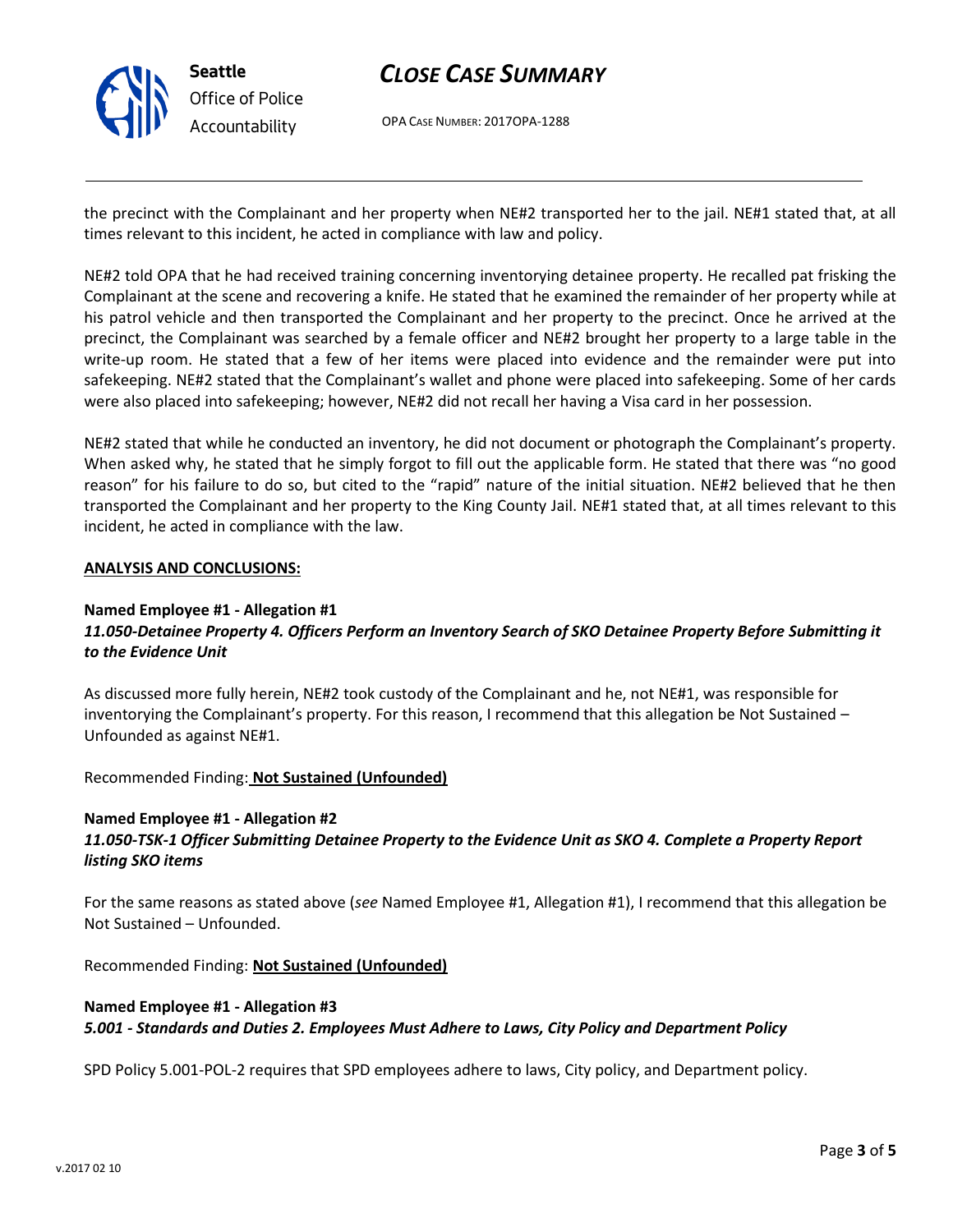

# *CLOSE CASE SUMMARY*

OPA CASE NUMBER: 2017OPA-1288

This allegation was classified based on the Complainant's assertion that some of her property, including gift cards, was missing after her arrest. OPA liberally construed her allegation to suggest that this property was misappropriated by the Named Employees.

All of the Complainant's property that she referenced in her complaint was retained by SPD's Evidence Unit, except for the Visa card. With regard to the Visa card, there is no evidence that the Complainant ever actually possessed this item. However, as indicated below, NE#2's failure to complete the Detainee Property Form and to photograph the Complainant's property as required prevents a conclusive determination that the Visa card was not among her property at the time she was arrested and taken into custody. That being said, while it is certainly possible that this item was possessed by the Complainant and lost after her arrest, there is no evidence that this item was purposefully taken by the Named Employees.

For these reasons, I recommend that this allegation be Not Sustained – Unfounded.

### Recommended Finding: **Not Sustained (Unfounded)**

#### **Named Employee #2 - Allegation #1**

## *11.050-Detainee Property 4. Officers Perform an Inventory Search of SKO Detainee Property Before Submitting it to the Evidence Unit*

SPD Policy 11.050-POL-4 requires that officers perform an inventory search of detainee property before submitting it to the evidence unit. As part of that inventory search, officers must complete a Detainee Property Form (*see* SPD Policy 11.050-POL-2) and photograph the property (*see* SPD Policy 11.050-POL-3).

Here, the Complainant was in NE#2's custody and NE#2 was responsible for properly inventorying her property and placing it into safekeeping with the Evidence Unit. He failed to perform an inventory search consistent with policy. Most notably, he failed to record the property and its disposition on a Detainee Property Form and failed to photograph the property. This was a violation of policy and, as such, I recommend that this allegation be Sustained.

#### Recommended Finding: **Sustained**

### **Named Employee #2 - Allegation #2**

## *11.050-TSK-1 Officer Submitting Detainee Property to the Evidence Unit as SKO 4. Complete a Property Report listing SKO items*

SPD Policy 11.050-TSK-1 sets forth the procedure for an officer's submittal of detainee property to the evidence unit. One of the requirements of this policy is that the officer: "Inventories detainee's property with a witness officer present." As discussed above, NE#2 failed to comply with this section of the policy. However, given that this same conduct is already captured by Allegation #2, I recommend that NE#2 receive a Training Referral here as opposed to a Sustained finding.

• **Training Referral**: NE#2 should receive re-training on the requirements of SPD Policy 11.050. NE#2 should be reminded that he is required to properly inventory detainee property, which includes generating a Detainee Property Form that is witnessed by another officer, as well as photographing the property. NE#2 should be